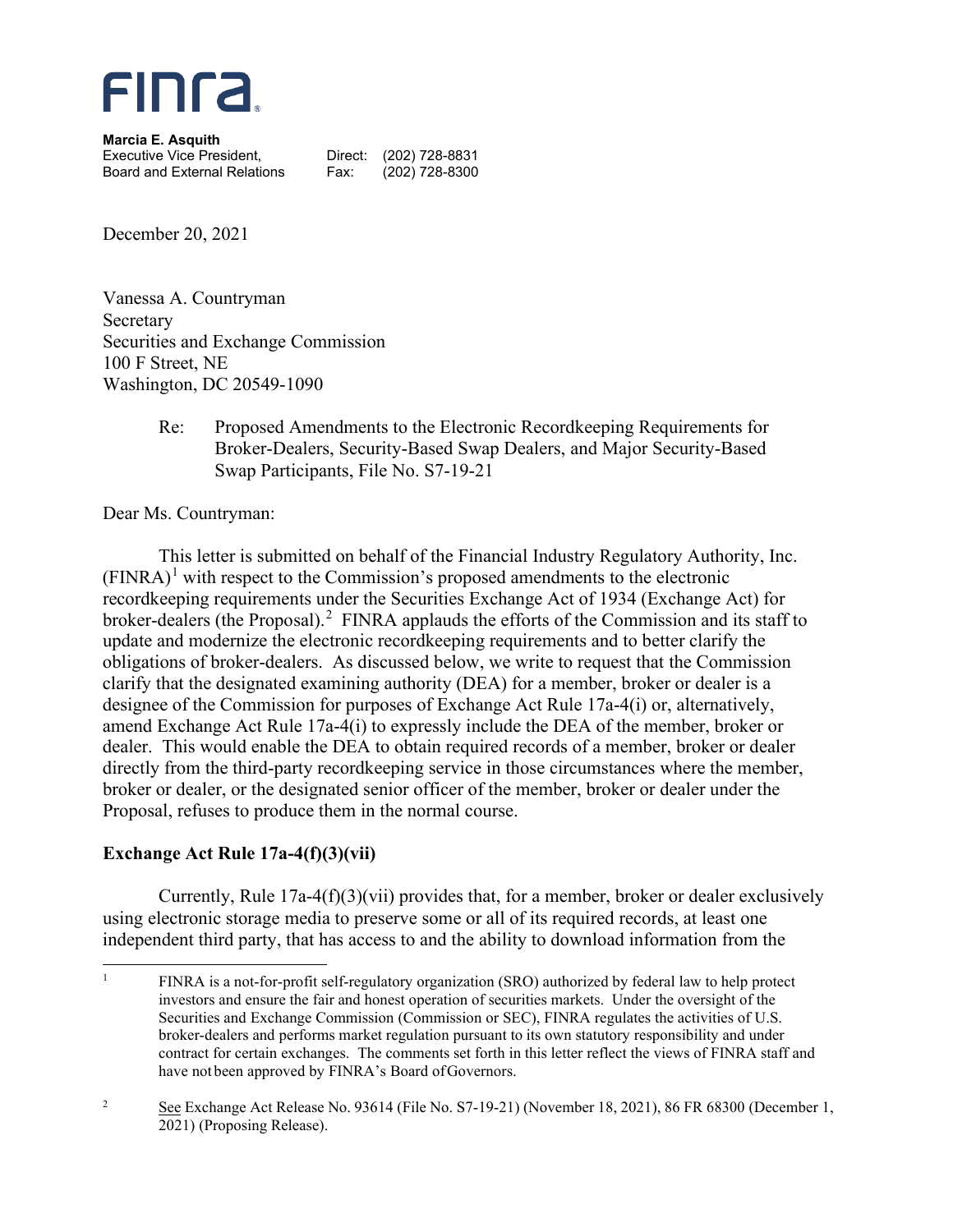Ms. Vanessa Countryman December 20, 2021 Page 2 of 3

electronic storage media to any acceptable medium under Exchange Act Rule 17a-4, must file with the DEA for the member, broker or dealer specified undertakings with respect to such records. Among other things, the independent third party undertakes to provide access to information contained on the electronic storage media to the DEA, which allows the DEA to obtain required records directly from the independent third party in those circumstances where the member, broker or dealer refuses to produce them in the normal course.

The Commission is proposing to amend Rule  $17a-4(f)(3)(vi)$  to replace the third-party undertakings and access requirements with a requirement that a designated senior officer of the member, broker or dealer provide the undertakings and access. The Commission asks whether switching to a designated senior officer provides the Commission and other securities regulators with adequate means to obtain required records if the member, broker or dealer refuses to produce them in the normal course.<sup>[3](#page-1-0)</sup>

## **Impact on FINRA**

FINRA is the DEA for most registered broker-dealers.<sup>[4](#page-1-1)</sup> As part of an examination or investigation of a member, including a common member, FINRA may need to review required records of the member exclusively maintained on an electronic storage media.<sup>[5](#page-1-2)</sup> Currently, if the member, or the associated person who has custody of the records on behalf of the member, refuses to provide such records in the course of the examination or investigation, FINRA has the ability to obtain the records directly from the independent third party that has access to the records consistent with Exchange Act Rule 17a-4(f)(3)(vii). Thus, in response to the SEC's question whether the Proposal provides adequate access to broker-dealer records, FINRA notes that, by removing the third-party requirement and replacing an independent third party with a designated senior officer of the member, the proposed amendment would prevent FINRA from obtaining required records from a third party if the member or designated senior officer (as proposed) refuses to provide the records.

## **Exchange Act Rule 17a-4(i)**

Rule 17a-4(i) serves a similar purpose to Rule  $17a-4(f)(3)(vii)$ . Specifically, Rule 17a-4(i) provides that if required records of a member, broker or dealer are prepared or maintained by a third party on behalf of the member, broker or dealer, the third party must

<span id="page-1-2"></span><sup>5</sup> See FINRA Rule 8210 (Provision of Information and Testimony and Inspection and Copying of Books) (setting forth FINRA's authority to request books, records and accounts relating to an investigation, complaint, examination or proceeding). FINRA imposes severe sanctions on members and associated persons that refuse to provide information requested pursuant to Rule 8210. See FINRA's Sanction Guidelines, available at https://www.finra.org/sites/default/files/Sanctions\_Guidelines.pdf.

<span id="page-1-0"></span><sup>&</sup>lt;sup>3</sup> See Question 15 under the Proposal.

<span id="page-1-1"></span><sup>&</sup>lt;sup>4</sup> FINRA is the DEA for its member firms. See Section  $19(g)(1)$  of the Exchange Act. In addition, Exchange Act Rule 17d-1 authorizes the Commission to name a single SRO as the DEA to examine broker-dealers that maintain memberships in more than one SRO (common members) for compliance with the financial responsibility requirements imposed by the Exchange Act, or by Commission or SRO rules.